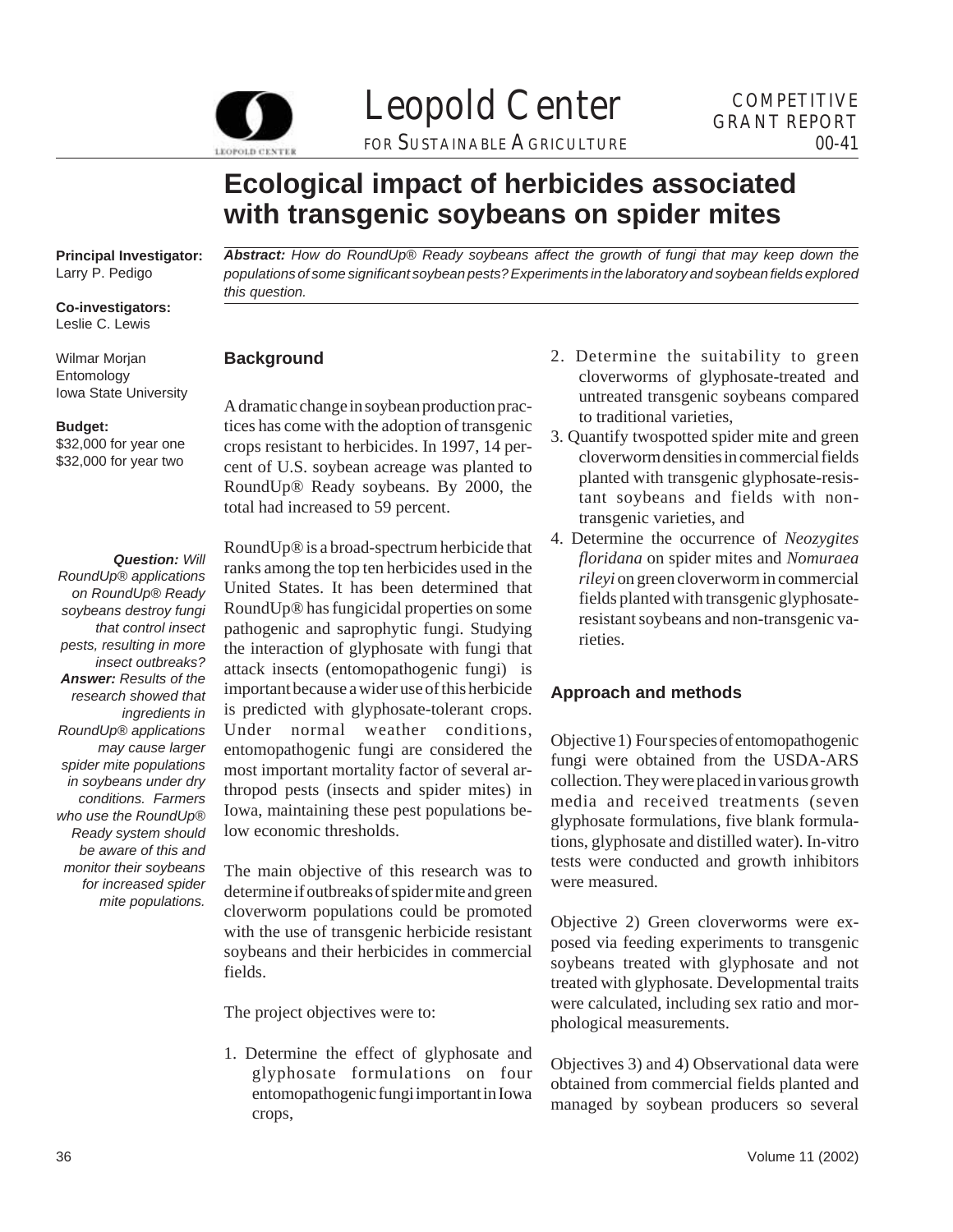factors could not be controlled. Statistics were collected on spider mites and occurrence of *N. floridana* and green cloverworm and occurrence of *N. rileyi*. Variables included leaf area, density, intensity, numbers of infected mites, cloverworm larvae mortality, and incidence of parasitism.

### **Results and discussion**

Laboratory studies determined that some RoundUp® formulations, but not the active ingredient (glyphosate) had fungicidal properties on four entomopathogenic fungi important in Iowa crops (*Neozygites*, *Nomuraea rileyi*, *Beauveria bassiana*, and *Metarhizium anisopliae*). Host suitability studies showed that green cloverworm does equally well developmentally, and possibly reproductively, when fed traditional varieties and RoundUp® treated and non-treated RoundUp® Ready varieties.

Field studies conducted in 1999 (Iowa, Minnesota, and Ohio) and 2000 (Iowa) showed that in drought conditions, commercial fields planted with RoundUp® Ready soybeans had higher spider mite populations than fields planted with traditional varieties. Occurrence of *N. floridana* (entomopathogen of spider mites) was lower in fields planted with RoundUp® Ready soybeans than with traditional varieties. No statistical differences were detected in green cloverworm populations or occurrence of its entomopathogenic fungus (*N. rileyi*) between traditional and RoundUp® Ready varieties.

#### **Conclusions**

Results from these studies suggest that outbreaks of twospotted spider mite are more likely to occur on RoundUp® Ready soybeans than on traditional varieties under environmental conditions suitable for spider mites. Results showed that glyphosate formulations had fungicidal properties against all fungal species.

#### **Impact of results**

Three studies were conducted to determine if outbreaks of twospotted spider mite and green cloverworm populations could be promoted with the use of transgenic glyphosate-resistant soybeans and glyphosate use in commercial fields. The first study evaluated the fungicidal effects, under laboratory conditions of glyphosate and seven glyphosate formulations on four entomopathogenic fungi. Results showed that glyphosate did not have fungicidal effects on any of the fungi tested. However, glyphosate formulations had fungicidal properties against all fungal species. For example, *N. floridana* and *M. anisopliae* were susceptible to all glyphosate formulations. The strongest fungicidal properties were observed with the RoundUp® Ready-To-Use formulation. The results of this in-vitro study indicate that the four tested fungi are susceptible to various glyphosate formulations when exposed to field concentrations. Thus, application of these formulations in soybean fields could have an impact on the natural fungal epizootics necessary for adequate pest regulation.

Pest incidence in crops also may be affected by changes in plant suitability as a result of stress factors, such as herbicide metabolism in the plant. Therefore, the second study evaluated whether host suitability to green cloverworm differs between transgenic glyphosate-resistant soybeans compared to conventional varieties, as well as if plant stress, induced by glyphosate, affects plant suitability to green cloverworm. No statistical differences among treatments were detected on developmental time and survivorship, sex ratio, and morpho